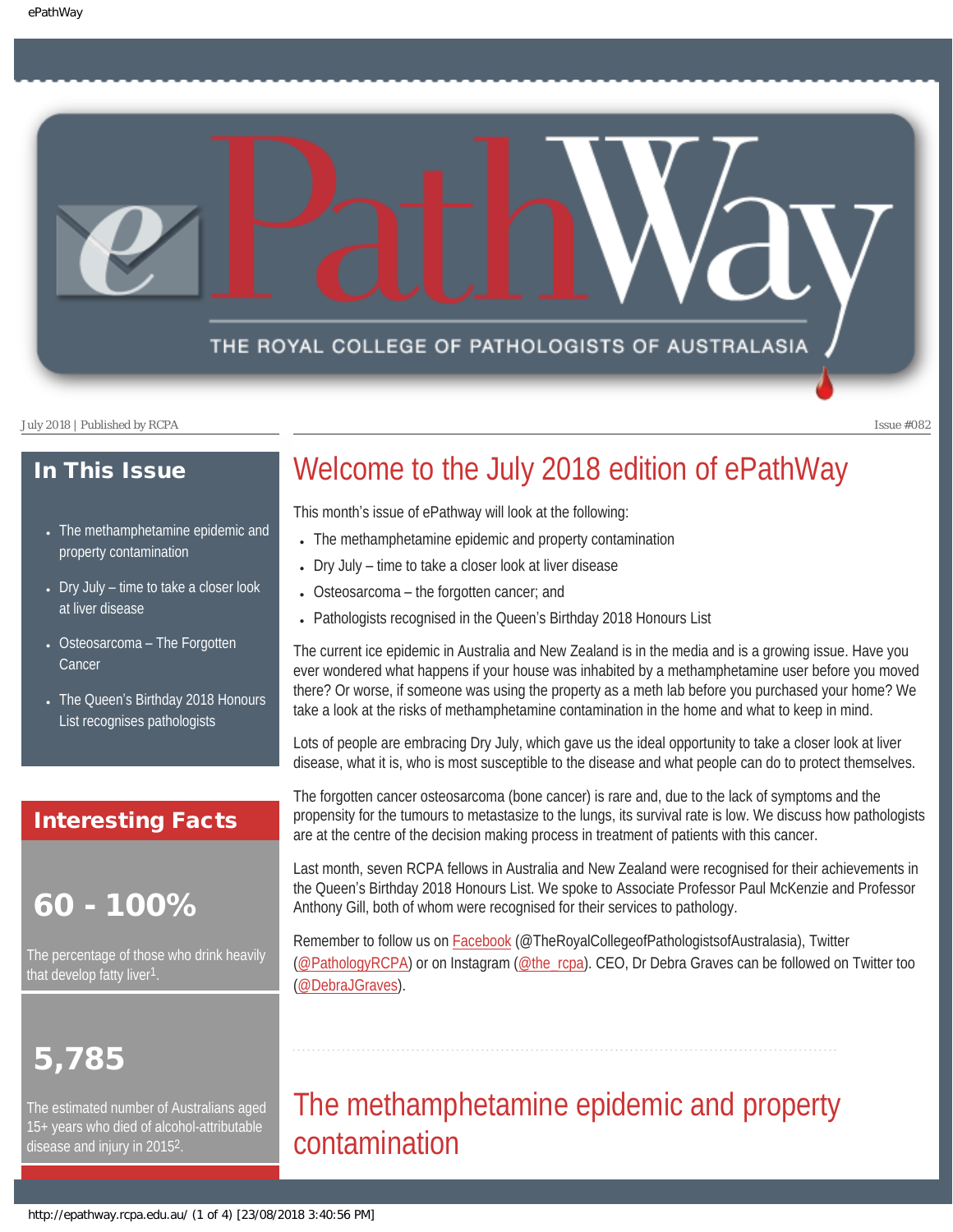## 7

The number of RCPA fellows recognised in the Queen's Birthday 2018 Honours List.

*[1] [http://mapi.betterhealth.vic.gov.au/saywhen/](http://mapi.betterhealth.vic.gov.au/saywhen/know-the-facts/consequences-of-drinking-alcohol-and-the-liver)  [know-the-facts/consequences-of-drinking-alcohol-and-the-](http://mapi.betterhealth.vic.gov.au/saywhen/know-the-facts/consequences-of-drinking-alcohol-and-the-liver)*

*[2] [http://ndri.curtin.edu.au/NDRI/media/](http://ndri.curtin.edu.au/NDRI/media/documents/naip/naip016.pdf)  [documents/naip/naip016.pdf](http://ndri.curtin.edu.au/NDRI/media/documents/naip/naip016.pdf)*

Important Message

has an important message for you. [Click to](http://epathway.rcpa.edu.au/notice.html) [see the message!](http://epathway.rcpa.edu.au/notice.html)



### Suggest to a friend

Know someone who might be interested in this website? Why not [suggest the website](mailto:?Subject=I%20think%20you%20should%20read%20this%20Newsletter=
http://epathway.rcpa.edu.au/index.html) to them.

Methamphetamine is a man-made stimulant drug which comes in three main forms, ice (also referred to as crystal meth or P), base, and speed. Highly addictive and illegal, methamphetamine is mainly used recreationally.

[read more »](#page-7-0)

### Previous Editions

Did you miss something from last month? You can view our [previous editions](#page-4-0) at any time.

### Subscribe Now!

Subscription is easy! Simply fill in our [subscription form](http://epathway.rcpa.edu.au/subscription.html).

## Dry July – time to take a closer look at liver disease

With many people taking part in [Dry July](https://www.dryjuly.com/) this year, an annual campaign which challenges people to abstain from drinking alcohol for the month of July, we spoke with Dr Bastiaan de Boer, Head of Department, Anatomical Pathology, PathWest, Fiona Stanley Hospital to discuss alcoholic liver disease.



### Links

[RCPA Manual](http://rcpamanual.edu.au/)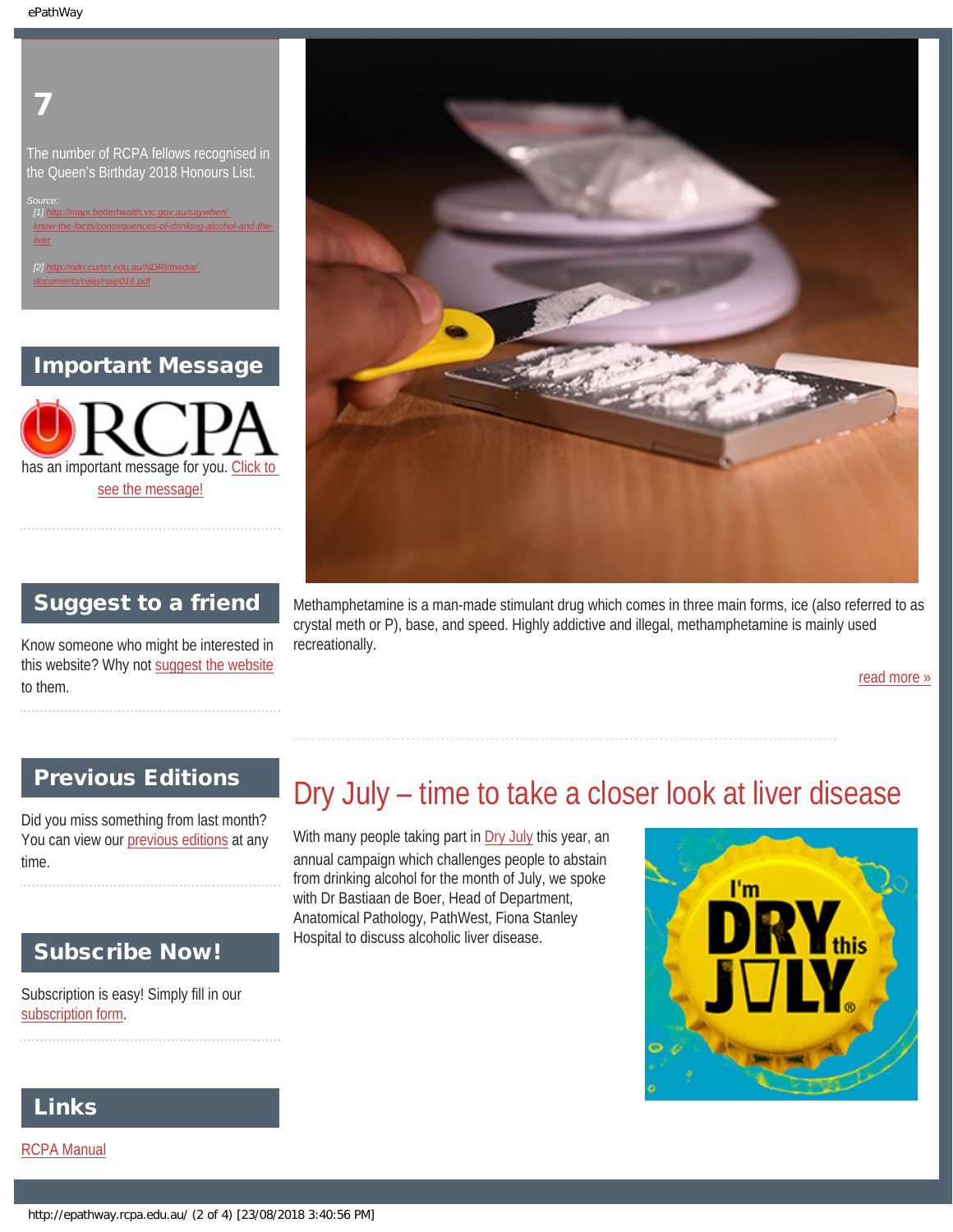[Lab Tests Online](http://www.labtestsonline.org.au/)

[Know Pathology Know Healthcare](http://knowpathology.com.au/) **Example 2018** The structure of the structure of the structure of the structure of the structure of the structure of the structure of the structure of the structure of the structure of the st

## Osteosarcoma – The Forgotten Cancer

Dr Grace Moshi is a Senior Consultant Haematologist at the National University Hospital in Singapore, and is the Director and Founder of the 'Kick Sarcoma - Sarah-Grace Sarcoma Foundation' in Australia and also the 'Sarah-Grace Sarcoma Organisation' in Singapore.



[read more »](#page-13-0)

# The Queen's Birthday 2018 Honours List recognises pathologists

On Monday 11 June 2018, the Queen's Birthday Honours List was announced by the Governor-General, His Excellency General the Honourable Sir Peter Cosgrove AK MC (Retd).



[read more »](#page-16-0)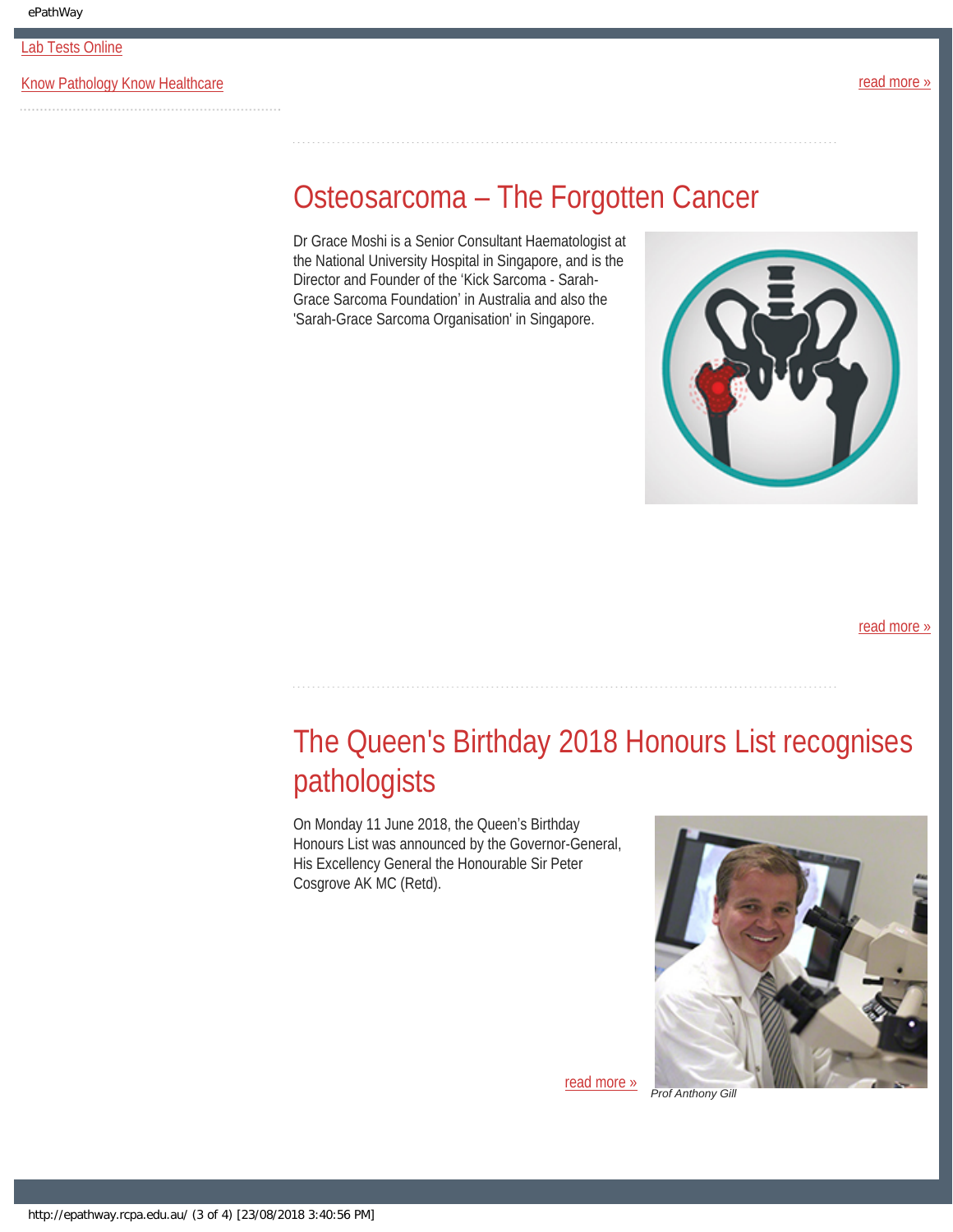RCPA - Durham Hall - 207 Albion St Surry Hills NSW 2010 AUSTRALIA | (+61) 2 8356 5858 | [www.rcpa.edu.au](https://www.rcpa.edu.au/)

[Privacy Policy](https://www.rcpa.edu.au/Privacy-Policy.aspx) | [Legal](https://www.rcpa.edu.au/Legal.aspx) | Disclaimer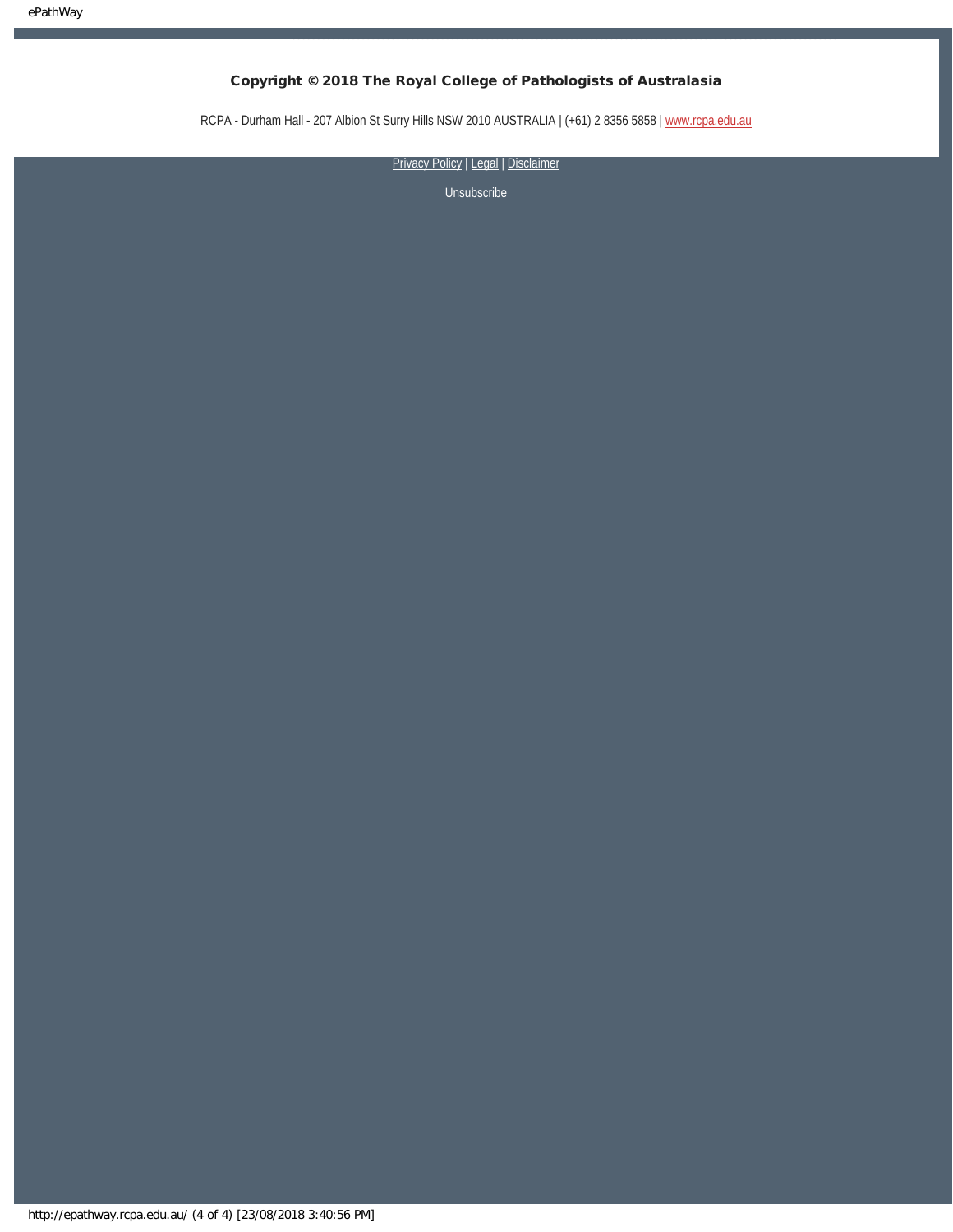<span id="page-4-0"></span>

Published by RCPA

## Previous Editions

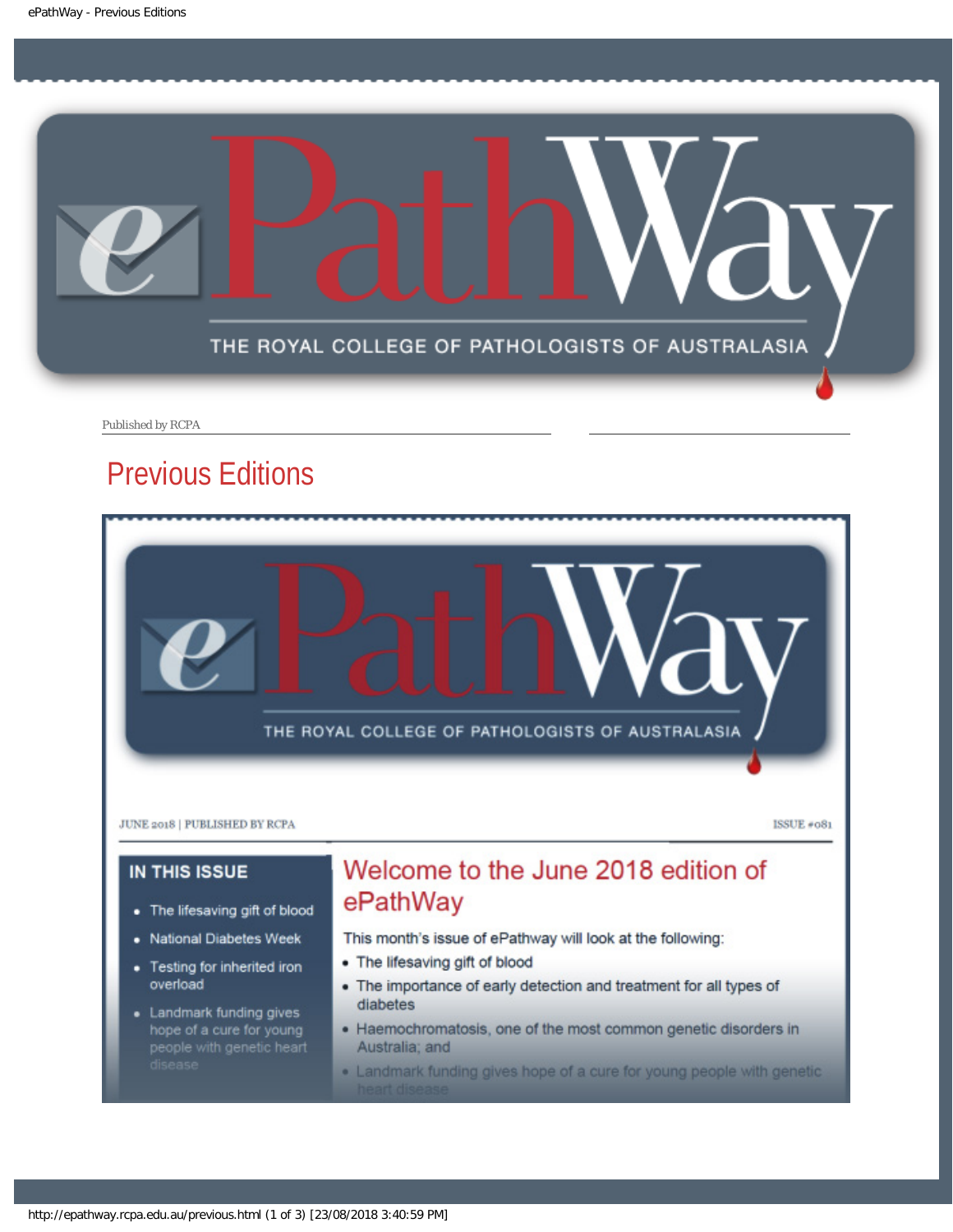#### 2018

| 077 - February 2018 | 078 - March 2018        | 079 - April 2018   |
|---------------------|-------------------------|--------------------|
| 080 - May 2018      | 081 - June 2018         |                    |
| 2017                |                         |                    |
| 066 - February 2017 | 067 - March 2017        | 068 - April 2017   |
| 069 - May 2017      | 070 - June 2017         | 071 - July 2017    |
| 072 - August 2017   | 073 - September 2017    | 074 - October 2017 |
| 075 - November 2017 | 076 - Dec 2017/Jan 2018 |                    |
| 2016                |                         |                    |
| 055 - February 2016 | 056 - March 2016        | 057 - April 2016   |
| 058 - May 2016      | 059 - June 2016         | 060 - July 2016    |
| 061 - August 2016   | 062 - September 2016    | 063 - October 2016 |
| 064 - November 2016 | 065 - Dec 2016/Jan 2017 |                    |
| 2015                |                         |                    |
| 044 - February 2015 | 045 - March 2015        | 046 - April 2015   |
| 047 - May 2015      | 048 - June 2015         | 049 - July 2015    |
| 050 - August 2015   | 051 - September 2015    | 052 - October 2015 |

[053 - November 2015](http://epathway.rcpa.edu.au/previous/053_1115.pdf)

### 2014

| 033 - February 2014 | 034 - March 2014        | 035 - April 2014   |
|---------------------|-------------------------|--------------------|
| 036 - May 2014      | 037 - June 2014         | 038 - July 2014    |
| 039 - August 2014   | 040 - September 2014    | 041 - October 2014 |
| 042 - November 2014 | 043 - Dec 2014/Jan 2015 |                    |

[054 - Dec 2015/Jan 2016](http://epathway.rcpa.edu.au/previous/054_1215.pdf)

### 2013

| 022 - February 2013 | 023 - March 2013        | 024 - April 2013 |
|---------------------|-------------------------|------------------|
| 025 - May 2013      | 026 - June 2013         | 027 - July 2013  |
| 028 - August 2013   | 029 - September 2013    | 030 - October 20 |
| 031 - November 2013 | 032 - Dec 2013/Jan 2014 |                  |

 $\frac{13}{2}$  $r$  2013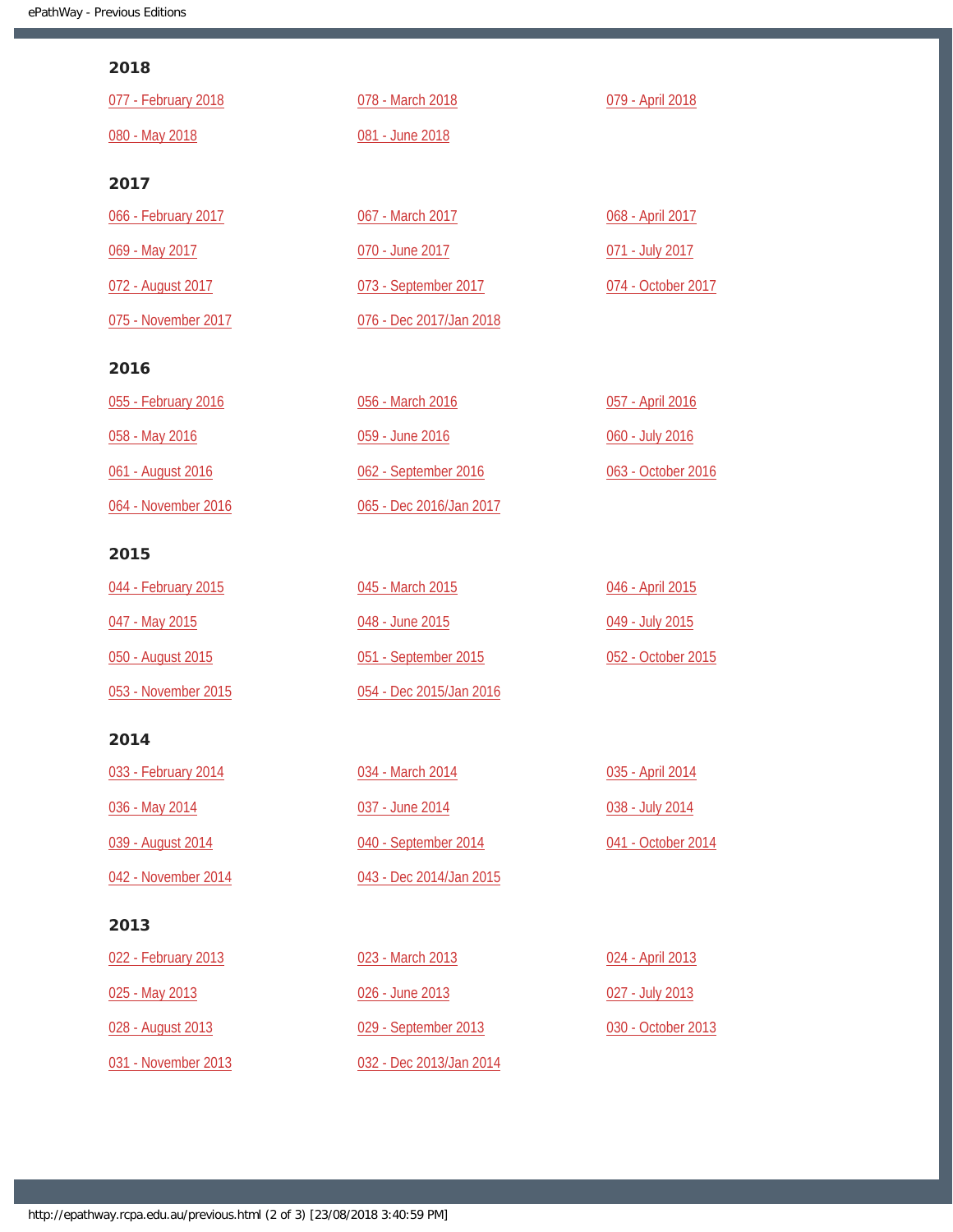#### 2012

| 010 - Dec 2011/Jan 2012 | 011 - February 2012 | 012 - March 2012     |
|-------------------------|---------------------|----------------------|
| 013 - April 2012        | 014 - May 2012      | 015 - June 2012      |
| 016 - July 2012         | 017 - August 2012   | 018 - September 2012 |
| 019 - October 2012      | 020 - November 2012 | 021 - December 2012  |
| 2011                    |                     |                      |
| 001 - March 2011        | 002 - April 2011    | 003 - May 2011       |
| 004 - June 2011         | 005 - July 2011     | 006 - August 2011    |
| 007 - September 2011    | 008 - October 2011  | 009 - November 2011  |

[« Back to Home Page](http://epathway.rcpa.edu.au/index.html)

#### Copyright © 2018 The Royal College of Pathologists of Australasia

RCPA - Durham Hall - 207 Albion St Surry Hills NSW 2010 AUSTRALIA | (+61) 2 8356 5858 | [www.rcpa.edu.au](https://www.rcpa.edu.au/)

[Privacy Policy](https://www.rcpa.edu.au/Content-Library/Privacy.aspx) | [Legal](https://www.rcpa.edu.au/Legal.aspx) | Disclaimer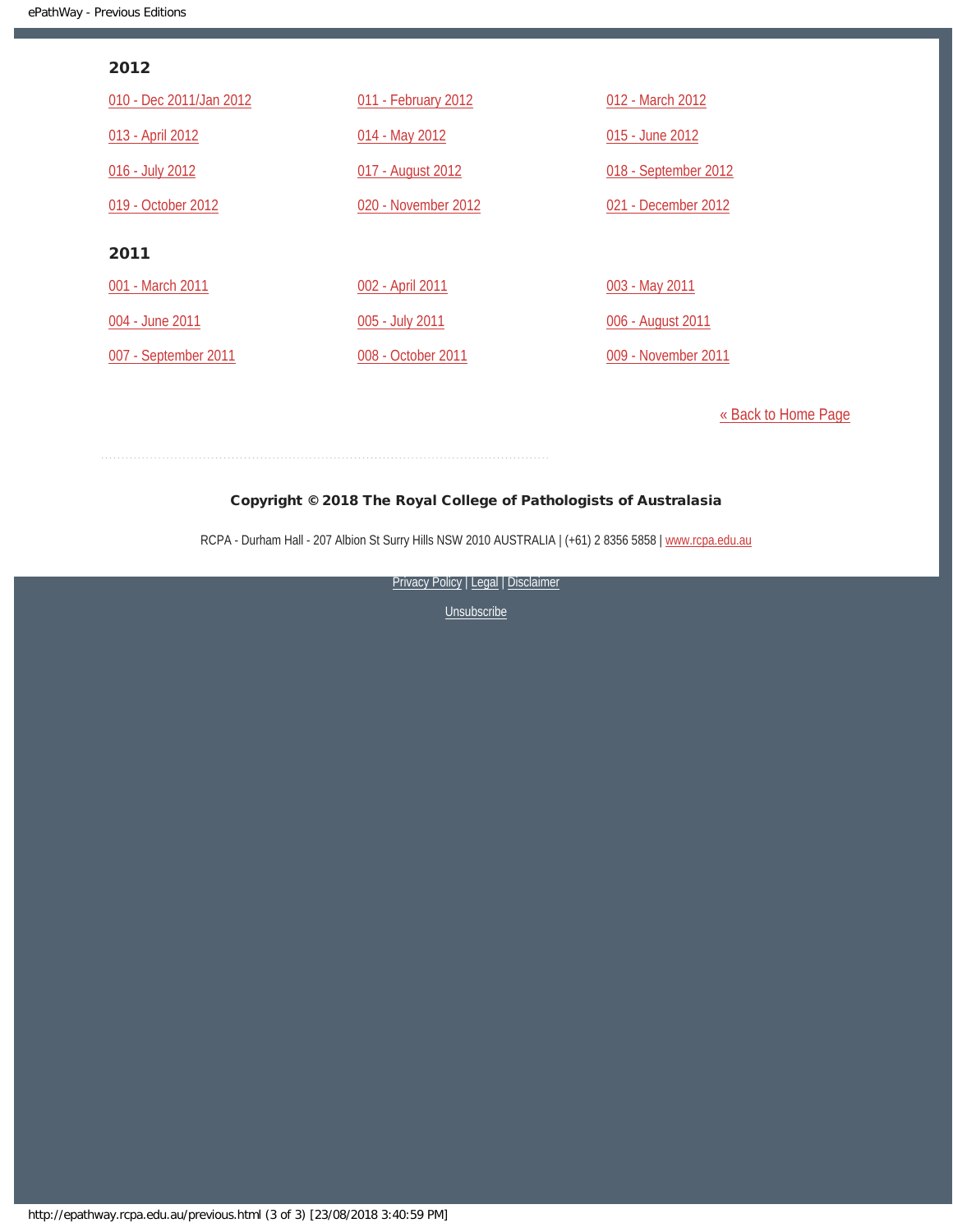<span id="page-7-0"></span>

# The methamphetamine epidemic and property contamination



Methamphetamine is a man-made stimulant drug which comes in three main forms, ice (also referred to as crystal meth or P), base, and speed. Highly addictive and illegal, methamphetamine is mainly used recreationally.

In April 2018, The Australian Criminal Intelligence Commission released the fourth report of the National Wastewater Drug Monitoring Program, revealing that consumption of methylamphetamine (also known as methamphetamine) and cocaine has increased across Australia<sup>[1]</sup>.

Given the high level of methamphetamine use in Australia and New Zealand, pharmacologist and toxicologist, Professor Olaf Drummer, Department of Forensic Medicine, Monash University, explains the health implications of methamphetamine residue in dwellings and how this may affect unsuspecting new tenants or new property owners. Professor Drummer is a founding fellow of the RCPA's Faculty of Science, established in 2009 to train and develop a career path for senior scientists working within the field of pathology.

Professor Olaf Drummer says,

"Methamphetamine is a strong stimulant used to achieve highs. One of its more common names is 'ice' and it is also known as 'speed', but particularly ice which is the more pure form of methamphetamine. The use of ice does tend to be rising in both Australia and New Zealand, certainly in Australia."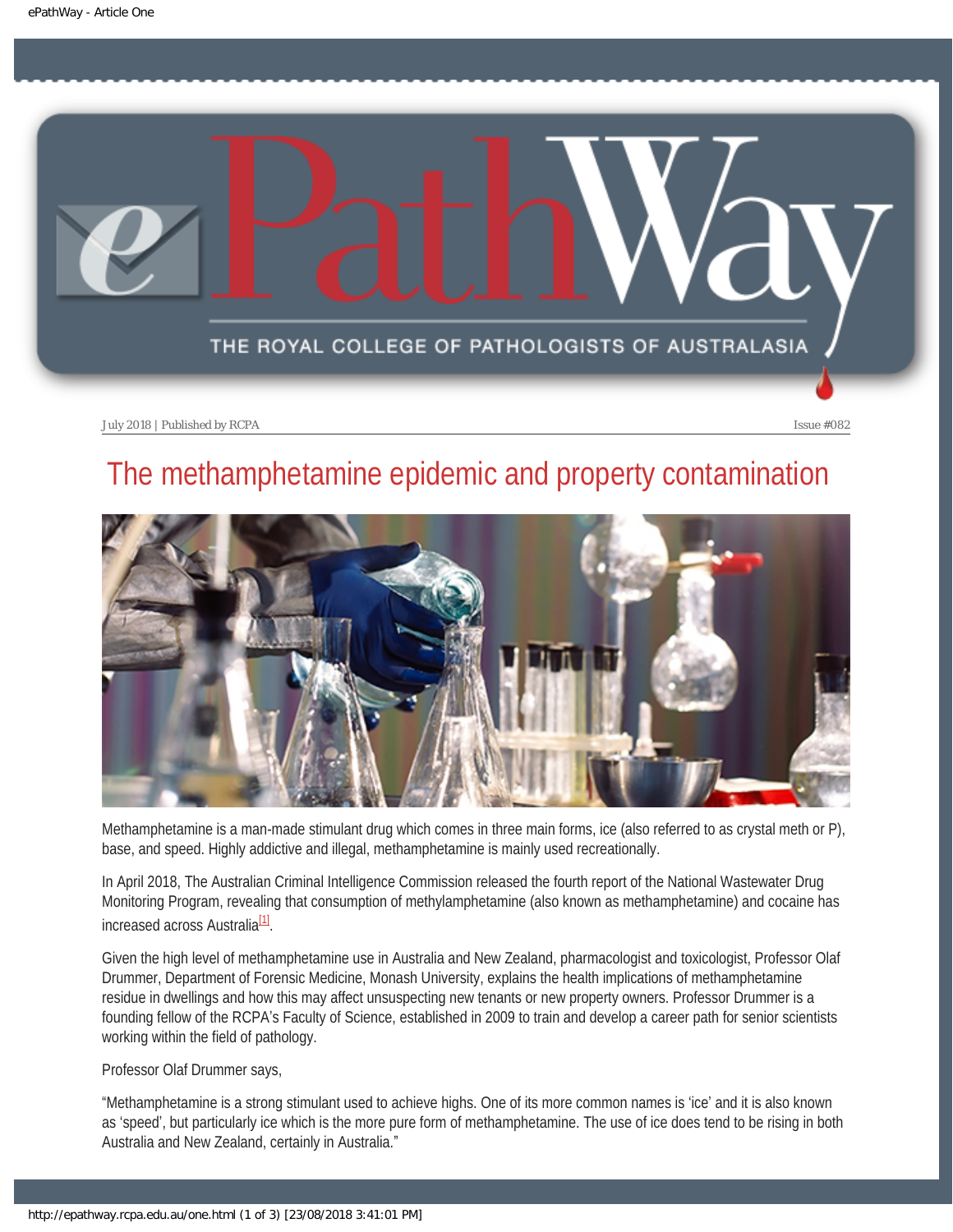Ice comes as small clear crystals that look like ice, or as a white or brownish crystal-like powder with a strong smell and bitter taste. It is usually smoked or injected; sometimes it is swallowed or snorted. This can lead to residue being left behind in dwellings, either as traces of powder or through smoke infiltration.

"In the home, often ice users inhale the drug and powder traces can often be left behind. Unless the residue is cleaned up then, ice residue can remain in the home potentially forever."

As a result, Professor Drummer explains that it's possible that new tenants or home owners could be unaware of this residue in their homes.

"The residue can of course be touched by children, especially if they are crawling on the floor. If they then lick their fingers, they will get absorption of the ice. Symptoms that someone may have been contaminated include an increased heart rate and blood pressure. If larger amounts are consumed by children then this could lead to longer term health issues. The best way for a doctor to test for contamination would be to take a urine sample which would then be tested by a lab," says Professor Drummer.

Residues deposited from smoking methamphetamine are not likely to pose as nearly as high a level of risk as living in a house where the drug was manufactured in the past. The level of risk is dependent on the amount of contamination and the age of the individuals living in the contaminated house. Methamphetamine contamination has no smell, and there are concerns that houses in both Australia and New Zealand are affected.

"I am certainly aware of some homes where drug traffickers are using larger amounts in a dwelling, so those properties are likely to be more contaminated than those with causal users. Obviously, if the owner is aware of it then they should make sure that the house is cleaned up," says Professor Drummer.

A recent report in New Zealand by Professor Peter Gluckman says that passive, third-hand exposure to methamphetamine can arise through residing in a dwelling previously used as a clandestine meth lab, or where a significant amount of methamphetamine has been smoked. However, there are no published (or robust, unpublished) data relating to health risks of residing in a dwelling formerly used only for smoking methamphetamine<sup>[2]</sup>.

It is therefore recommended that testing takes place in properties where meth lab activity is suspected or where very heavy use is suspected. A procedure intended to remove illicit drug residues normally includes several washes with an alkaline detergent.

[1] <https://www.acic.gov.au/media-centre/media-releases-and-statements/fourth-wastewater-report>

[2] <http://www.pmcsa.org.nz/wp-content/uploads/Methamphetamine-contamination-in-residential-properties.pdf>

You are welcome to circulate this article to your contacts, share it on your social media platforms and forward it to any relevant contributors and experts for them to share and post on their websites. If you do reproduce this article in any such fashion you must include the following credit:

This article appeared in the July 2018 Edition of ePathWay which is an online magazine produced by the Royal College of Pathologists of Australasia ([http://www.rcpa.edu.au/](http://www.rcpa.edu.au/Library/Publications/ePathway) [Library/Publications/ePathway\)](http://www.rcpa.edu.au/Library/Publications/ePathway).

[« Back to Home Page](http://epathway.rcpa.edu.au/index.html)

http://epathway.rcpa.edu.au/one.html (2 of 3) [23/08/2018 3:41:01 PM]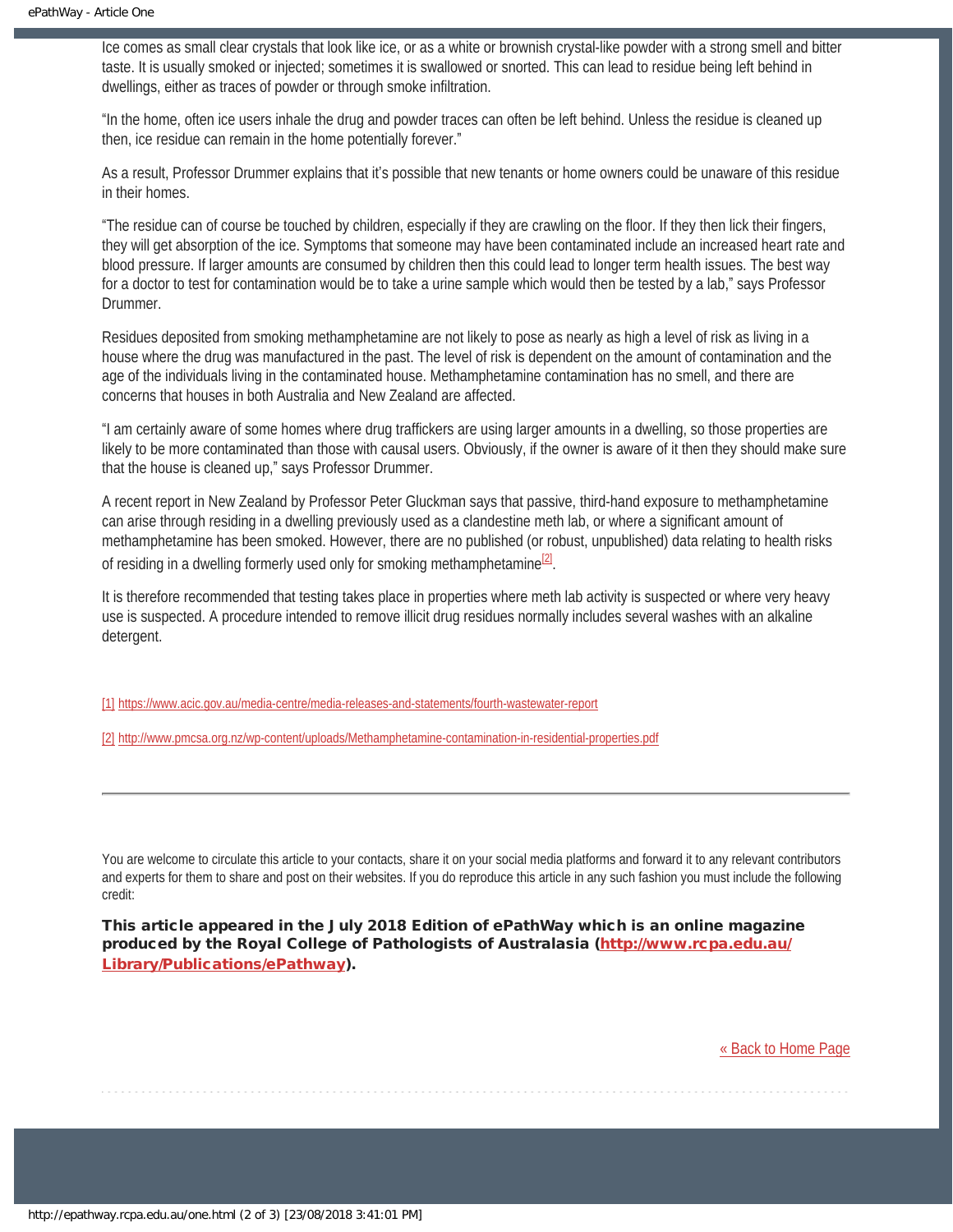RCPA - Durham Hall - 207 Albion St Surry Hills NSW 2010 AUSTRALIA | (+61) 2 8356 5858 | [www.rcpa.edu.au](https://www.rcpa.edu.au/)

[Privacy Policy](https://www.rcpa.edu.au/Content-Library/Privacy.aspx) | [Legal](https://www.rcpa.edu.au/Legal.aspx) | [Disclaimer](https://www.rcpa.edu.au/Disclaimer.aspx) **[Unsubscribe](http://epathway.rcpa.edu.au/subscription.html)**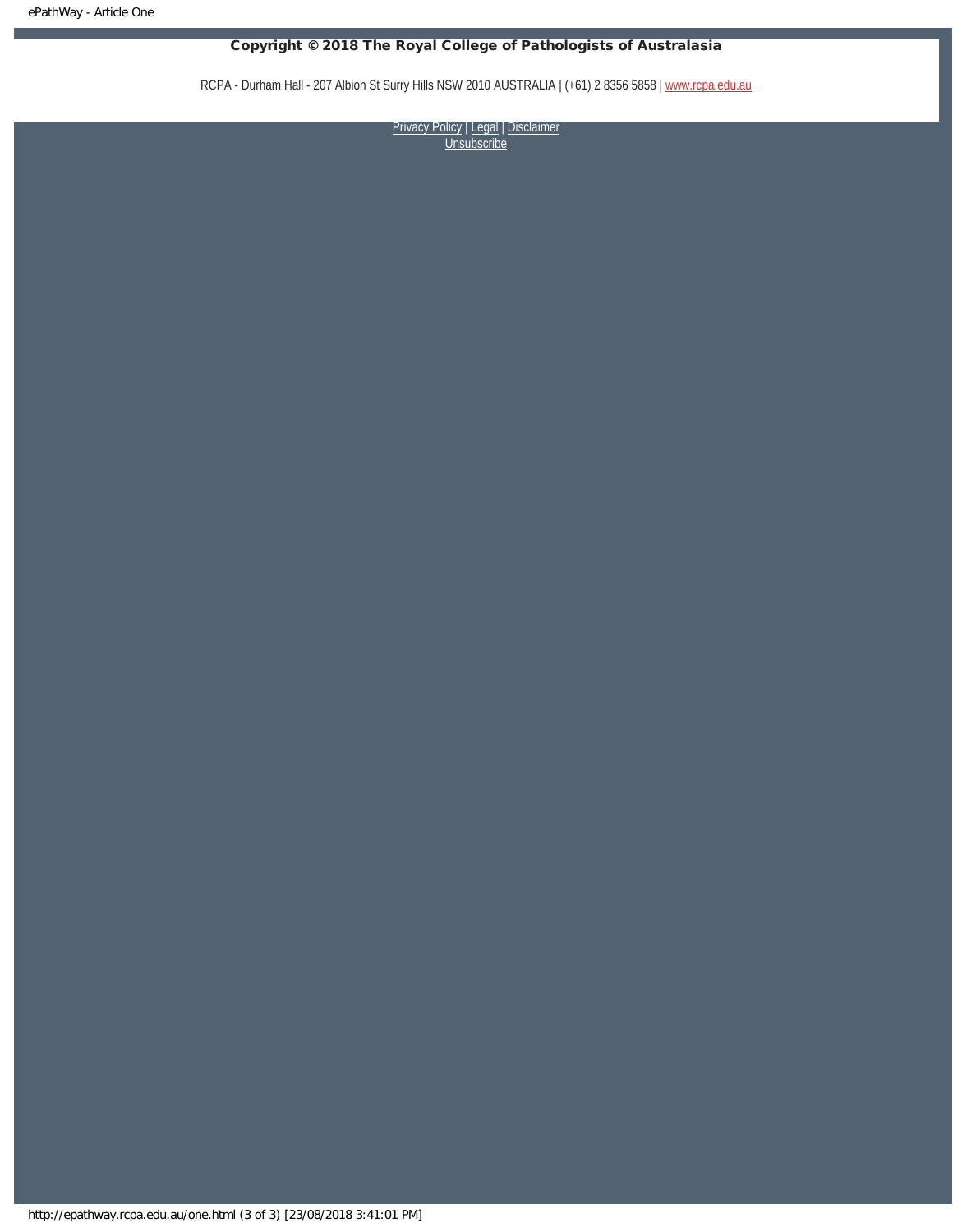<span id="page-10-0"></span>

Stages of Liver Damage

# Dry July – time to take a closer look at liver disease



With many people taking part in [Dry July](https://www.dryjuly.com/) this year, an annual campaign which challenges people to abstain from drinking alcohol for the month of July, we spoke with Dr Bastiaan de Boer, Head of Department, Anatomical Pathology, PathWest, Fiona Stanley Hospital to discuss alcoholic liver disease.

Dr Bastiaan de Boer said,

"Alcoholic liver disease is a pattern of damage in the liver that is due to the long term consumption of excess alcohol. It is male predominant in the population, usually affecting people in adulthood (50's and older); however, we are also occasionally seeing it in younger people in their 30's and 40's. Alcohol is one of the top two causes of liver disease in Australia along with viral hepatitis."

Alcohol consumption increases the risk of liver disease and can lead to a number of health complications. In those who drink heavily, fatty liver develops in 60-100%, alcoholic hepatitis occurs in 10-30%, and alcohol-related cirrhosis occurs in 10-15%. <sup>[\[1\]](#page-11-0)</sup>

<span id="page-10-1"></span>"Consuming excess alcohol can happen in all socio-economic groups, but is more prevalent in lower socio-economic groups. Other risk factors that may affect the degree of damage that develops include age, gender, genetic background, nutritional status, occupational hazards and viral infection. It is still not clear why there are some individuals that can drink their whole lives and never develop liver disease and there are others that can develop liver disease quite quickly, but it is thought that genetic predisposition is important. Some people develop a similar pattern of liver damage linked to metabolic factors such as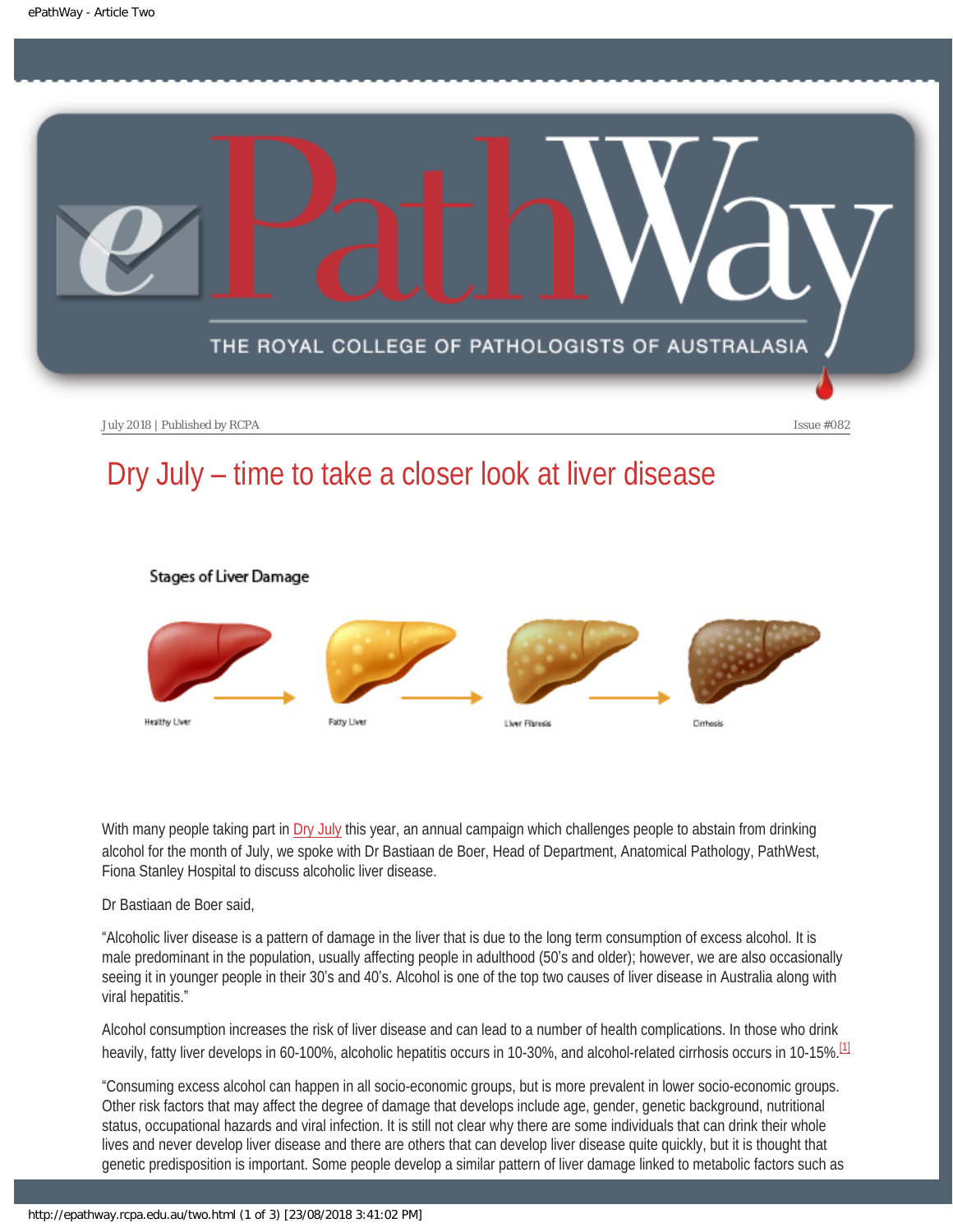obesity, diabetes and hyperlipidaemia which is called non-alcoholic fatty liver disease (NAFLD) and again is thought to have a significant genetic predisposition."

The National Alcohol Indicators (NAI) project, conducted by the National Drug Research Institute (NDRI) at Curtin University, found that an estimated 5,785 Australians aged 15+ years died of alcohol-attributable disease and injury in 2015. Of these people, liver disease was the most common cause of alcohol attributable deaths in males (18%) and the second most common cause in females (15%) $^{[2]}$ , the leading cause in females being breast cancer.

<span id="page-11-2"></span>Alcoholic liver disease is usually asymptomatic until complications arise, and many people are not diagnosed until the later stages of the disease. The pathologist plays an important role in the testing, diagnosis and treatment of alcoholic liver disease.

Dr de Boer explains,

"Alcoholic liver disease can percolate for a long time without being detected so just because people are feeling ok doesn't mean that their liver is ok. If they went to the doctor the first investigation might be a panel of blood tests called liver function tests. An increased level of one or more of certain enzymes would indicate liver damage. In a liver biopsy, the earliest sign of alcoholic liver disease I might see is a fatty liver."

"Fatty liver is the first stage of alcoholic liver disease. It indicates toxicity and that alcohol is damaging the liver. Over time, liver cells will start dying and there will be inflammation and scarring. At a late stage, the entire liver is scarred and stops working properly; that's called cirrhosis of the liver and liver failure."

"If it can be diagnosed earlier, a positive step is to stop drinking alcohol. This will let the liver recover – the liver is extremely good at regenerating. However, if alcohol intake continues, it will get to a stage where the liver can't return to normal and there is permanent scarring. If the permanent scarring is severe, and the patient goes into liver failure, then the only option is to replace the liver. Liver transplantation is the only effective treatment for late stage alcoholic liver disease."

There is no safe level of alcohol use that will remove all risk of developing alcoholic liver disease. However, by reducing alcohol consumption the lifetime risk of alcohol-related disease and injury can be reduced.

Dr de Boer concludes,

"If you are still going to drink, then it is better to drink periodically. For example, drinking on a Friday and Saturday night, rather than continuously through the week. This will allow the liver to get a rest and to do some repair and regeneration before permanent damage is caused."

<span id="page-11-0"></span>[\[1\]](#page-10-1) <http://mapi.betterhealth.vic.gov.au/saywhen/know-the-facts/consequences-of-drinking-alcohol-and-the-liver>

<span id="page-11-1"></span>[\[2\]](#page-11-2) <http://ndri.curtin.edu.au/NDRI/media/documents/naip/naip016.pdf>

You are welcome to circulate this article to your contacts, share it on your social media platforms and forward it to any relevant contributors and experts for them to share and post on their websites. If you do reproduce this article in any such fashion you must include the following credit:

This article appeared in the July 2018 Edition of ePathWay which is an online magazine produced by the Royal College of Pathologists of Australasia ([http://www.rcpa.edu.au/](http://www.rcpa.edu.au/Library/Publications/ePathway) [Library/Publications/ePathway\)](http://www.rcpa.edu.au/Library/Publications/ePathway).

[« Back to Home Page](http://epathway.rcpa.edu.au/index.html)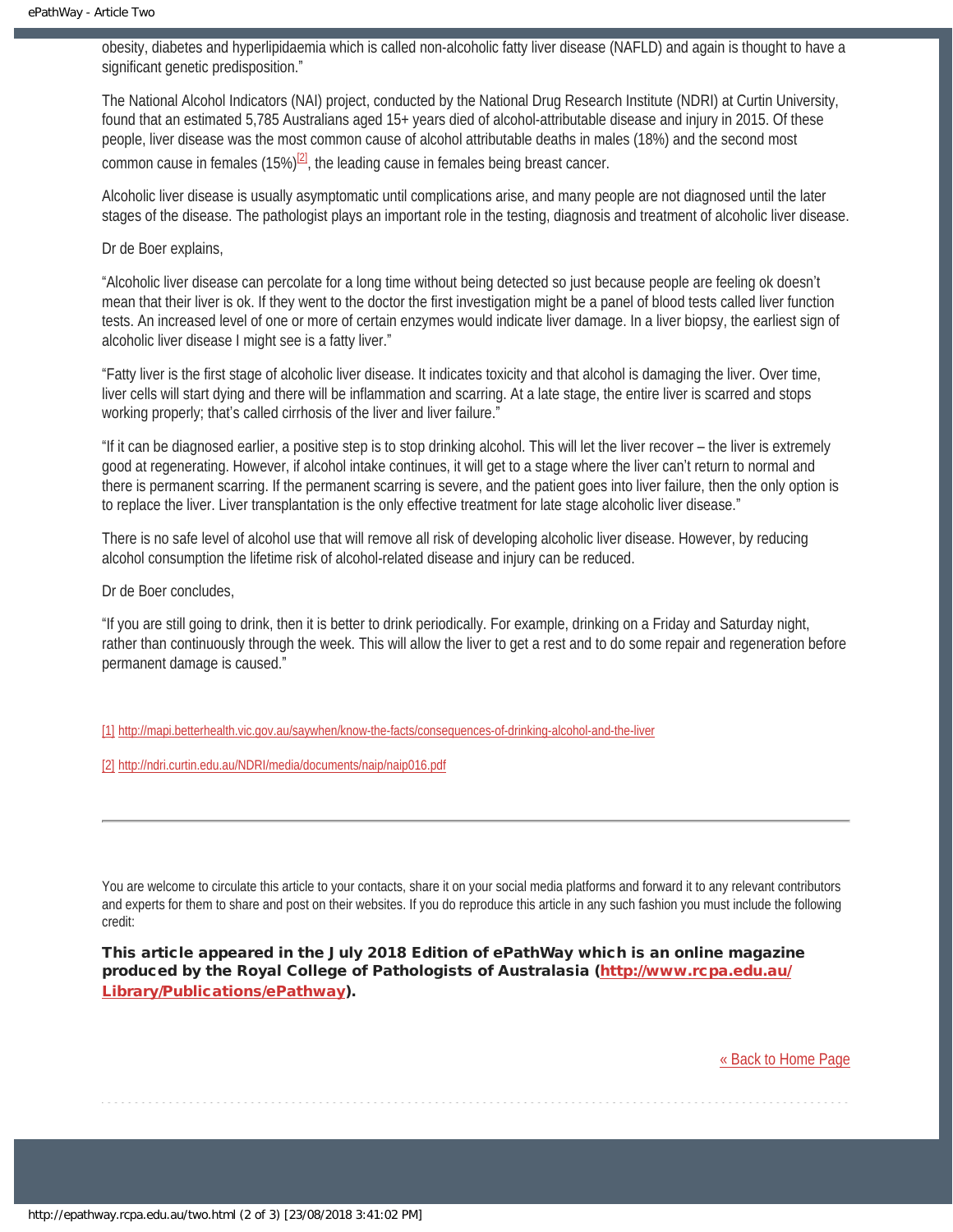RCPA - Durham Hall - 207 Albion St Surry Hills NSW 2010 AUSTRALIA | (+61) 2 8356 5858 | [www.rcpa.edu.au](https://www.rcpa.edu.au/)

[Privacy Policy](https://www.rcpa.edu.au/Content-Library/Privacy.aspx) | [Legal](https://www.rcpa.edu.au/Legal.aspx) | Disclaimer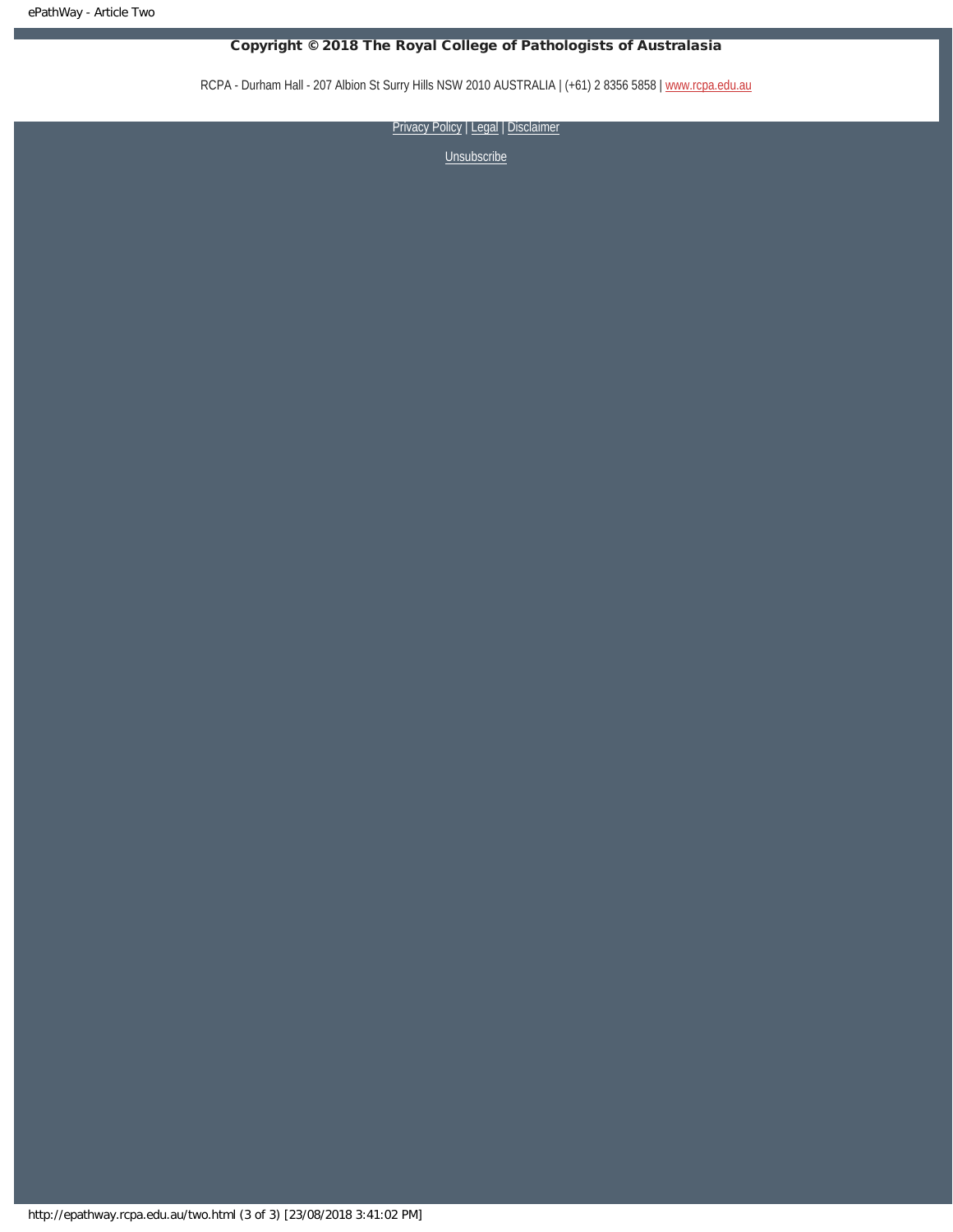<span id="page-13-0"></span>

# Osteosarcoma – The Forgotten Cancer



Dr Grace Moshi is a Senior Consultant Haematologist at the National University Hospital in Singapore, and is the Director and Founder of the 'Kick Sarcoma - Sarah-Grace Sarcoma Foundation' in Australia and also the 'Sarah-Grace Sarcoma Organisation' in Singapore.

Sarcoma is the general term used for a broad group of cancers that begin in the bones and in soft tissue, which includes fat, muscle, nerves, subcutaneous (beneath-the-skin) tissue, blood vessels and the tissue that surrounds joints. There are more than 50 subtypes of sarcoma, one of which is osteosarcoma, a primary bone cancer.

#### Dr Grace Moshi says,

"Osteosarcoma is one of the 50 or so subtypes of aggressive malignant neoplasm that arises from primitive transformed cells of mesenchymal origin. Osteosarcomas tend to occur in areas of rapid bone growth, at the narrow section of long bones, such as the proximal ends of the humerus and tibia or distal ends of the femur, although they can occur in any bone."

Osteosarcoma is one of the most common types of bone cancer and affects cells that grow in bone tissue. Other types of primary bone cancer include chondrosarcoma, which grows in the cartilage, and Ewing's sarcoma, which affects cells in the bone or soft tissue that multiply rapidly.

"The incidence of osteosarcoma in Australia is 400 cases per year. Children and young adults are most at risk, particularly during stages of rapid bone growth, with a peak incidence seen during the teenage years."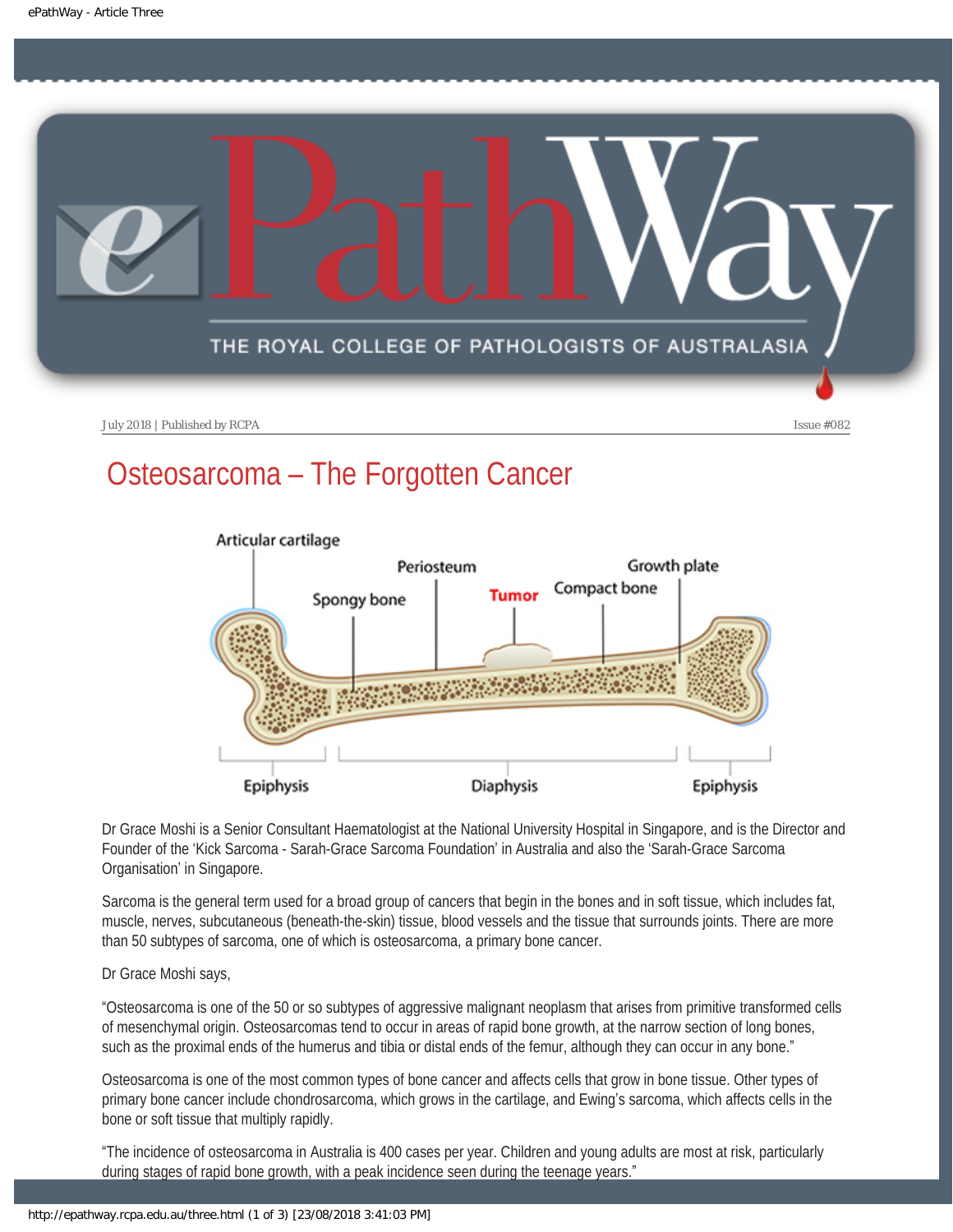"When diagnosed early, patients with osteosarcoma have a survival rate of about 63%. However, due to the propensity of these tumours to metastasize to the lungs (even once the primary tumour has been removed), and the likelihood of a delayed diagnosis, often due to vague symptoms, osteosarcoma generally has a dismal prognosis. The overall survival of all sarcomas is 50% within five years of diagnosis."

"As mentioned, osteosarcomas tend to metastasize early. However, patients can present with a vague ache that can be misdiagnosed as growing pains or a sporting injury, pain, fullness or swelling, or even a spontaneous bone fracture."

"The role of the pathologist is crucial in the early and accurate diagnosis of osteosarcoma. With osteosarcomas, there are different histological grades and subtypes, including osteoblastic, chondroblastic, fibroblastic and telangiectatic. Correct histological identification makes a big difference to the type of surgery and overall treatment of the patient, as sarcomas do not all respond to the same type of treatment. Within the osteosarcomas, decisions such as whether the patient has limb salvage therapy or amputation depend on the how far the disease has progressed, as assessed by the pathologist" says Dr Moshi.

Limb salvage therapy (or limb-sparing therapy) is surgery to remove the cancer but spare the limb. This is the most common type of surgery for bone cancer. Under general anaesthetic, the surgeon removes the affected part of the bone where the cancer is growing. The bone that is removed is replaced with either an implant (prosthesis) or a bone graft, using healthy bone from another part of the body or from a 'bone bank'. When it is not possible to remove all of the cancer without affecting the arm or leg too much, the limb will be removed.

"Surgery is the mainstay of treatment, followed by chemotherapy in some cases. Most children and young adults who have limb salvage surgery need metal frames to stretch transplanted bone. The patients who need an amputation have to adjust to life with a disability."

For some types of bone cancer, chemotherapy can be used in combination with surgery, either to shrink the tumour before surgery or to kill any cancer cells left behind after surgery.

In the process of trying to improve the prognosis of sarcomas globally, the Sarah-Grace Sarcoma Foundation has:

- Established a PhD award program at the John Curtin School of Medical Research, Australian National University, which has been researching sarcoma metastasis and is now trialling three molecules that have the potential to block sarcoma metastasis and therefore improve prognosis; and
- Promoted the Kick Sarcoma Heath initiative to raise awareness in schools, sporting teams and in the community in general, in order to improve the early diagnostic rates.

If you would like to support the Sarah-Grace Sarcoma Foundation research, please donate by visiting [https://kicksarcoma.org.](https://kicksarcoma.org.au/support-us/donate-now/) [au/support-us/donate-now/.](https://kicksarcoma.org.au/support-us/donate-now/) For further information, visit [www.kicksarcoma.org.au](http://www.kicksarcoma.org.au/)

You are welcome to circulate this article to your contacts, share it on your social media platforms and forward it to any relevant contributors and experts for them to share and post on their websites. If you do reproduce this article in any such fashion you must include the following credit:

This article appeared in the July 2018 Edition of ePathWay which is an online magazine produced by the Royal College of Pathologists of Australasia ([http://www.rcpa.edu.au/](http://www.rcpa.edu.au/Library/Publications/ePathway) [Library/Publications/ePathway\)](http://www.rcpa.edu.au/Library/Publications/ePathway).

[« Back to Home Page](http://epathway.rcpa.edu.au/index.html)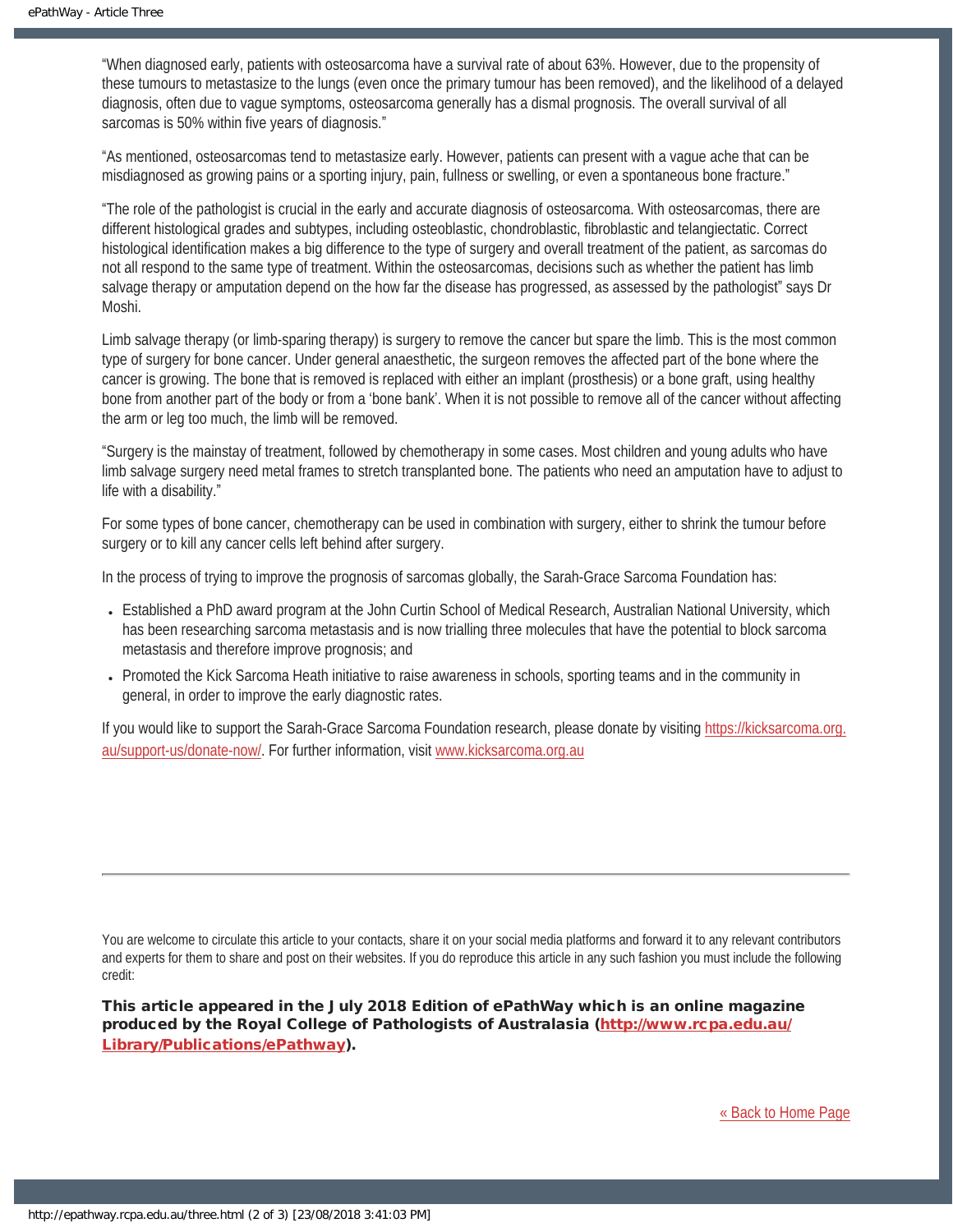RCPA - Durham Hall - 207 Albion St Surry Hills NSW 2010 AUSTRALIA | (+61) 2 8356 5858 | [www.rcpa.edu.au](https://www.rcpa.edu.au/)

[Privacy Policy](https://www.rcpa.edu.au/Content-Library/Privacy.aspx) | [Legal](https://www.rcpa.edu.au/Legal.aspx) | Disclaimer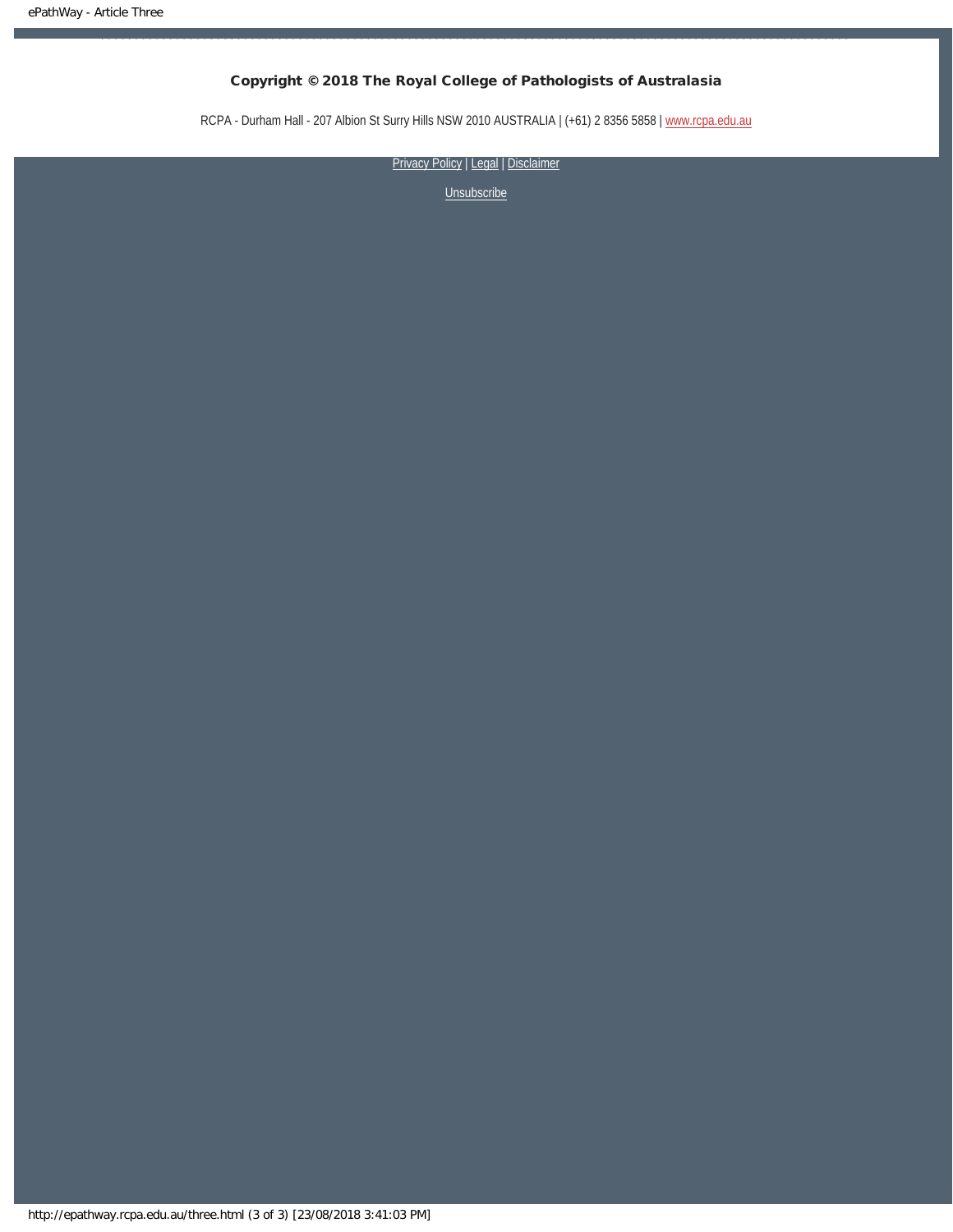<span id="page-16-0"></span>

# The Queen's Birthday 2018 Honours List recognises pathologists

# THE QUEEN'S **BIRTHDAY HONOURS**



On Monday 11 June 2018, the Queen's Birthday Honours List was announced by the Governor-General, His Excellency General the Honourable Sir Peter Cosgrove AK MC (Retd).

The Queen's Birthday 2018 Honours are appointments of various orders and honours to reward and highlight good works by citizens of some 16 Commonwealth countries. This year, a diverse group of Australians and New Zealanders from a wide range of fields were recognised in the Queen's Birthday Honours List. The following six fellows from the Royal College of Pathologists of Australasia (RCPA) were recognised in Australia and one in New Zealand.

- . Companion in the General Division (AC)
	- The late Professor David Albert Cooper AO (FRCPA)
- . Officer in the General Division (AO) - Professor James McCluskey North Melbourne (FRCPA and FSc)
- . Member in the General Division (AM) - Professor Anthony James Gill Greenwich NSW. (FRCPA and FSc)
	-
- Dr Domenico (Dominic) Spagnolo Mount Lawley WA. (FRCPA)
- . Medal in the General Division (OAM)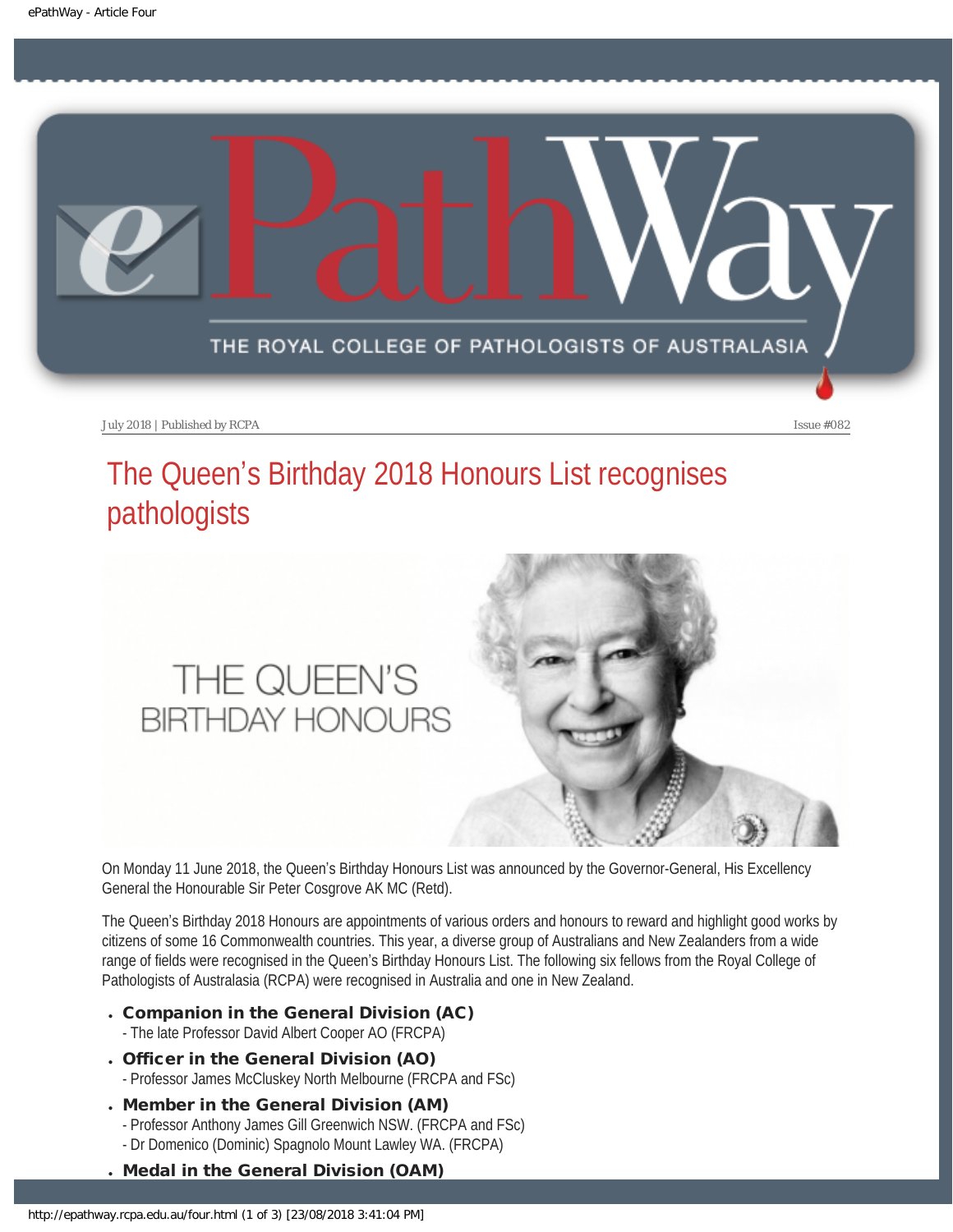- Associate Professor Paul Richard McKenzie Camperdown NSW (FRCPA)
- Emeritus Professor Bruce Albert Warren Coogee NSW. (FRCPA)

#### . The Queen's Service Order (QSO)

- Dr Martin David Sage, Christchurch, New Zealand

RCPA past President, Associate Professor Paul McKenzie, of Royal Prince Alfred Hospital and the University of Sydney, was this year recognised with Medal of the Order of Australia in the General Division for his services to medicine, in particular to anatomical pathology. We spoke to him about what this means to the pathology profession.

A/Professor Paul McKenzie says,

"It's very important that pathology, and indeed anatomical pathology, receives enhanced public recognition. Pathologists and anatomical pathologists are very important to patient care and to providing the diagnoses for patients. Despite this, one of the challenges that we've always encountered is that we often don't get face to face contact with patients. As a result, they may not realise the important work that we do for them or understand our role in determining the direction of their treatment, particularly in serious illness such as cancer."

"Having a number of pathologists recognised in this year's honours list is a very good outcome in terms of promoting the discipline of pathology to the general public."

Professor Anthony Gill, Surgical Pathologist at University of Sydney, was also honoured in this year's list, and was named a Member of the Order of Australia (AM) for his significant service to medical research in the field of surgical pathology as an academic, author, adviser, and mentor.

Professor Gill holds research positions at The Garvan Institute of Medical Research, where he chairs the Australian Pancreatic Cancer Genome Initiative (APGI), and at the University of Sydney, where he is Professor of Surgical Pathology. In addition, he is a Senior Staff Specialist at Royal North Shore Hospital.

#### Professor Anthony Gill says,

"Whilst, personally, I am absolutely thrilled to be recognised in these awards, it really is recognition to several teams of researchers of which I am only a small part. I think the role of pathology and its crucial importance in the diagnosis and treatment of many diseases, especially cancer, is under recognised in the community. So it's nice for the profession to be recognised in this way."

"We talk a lot in medical research about translation into practice. That is, moving laboratory based experiments into clinical care and I think that pathology really is the interface between medical research and delivery into clinical care for a lot of advances in medical understanding."

Current RCPA President, Doctor Bruce Latham said:

"Pathology underpins the majority of diagnoses in modern medicine. In many ways, medicine is pathology. Despite this, much of the practice of pathology is unrecognised or under-recognised by the public and by our clinical peers. It is, therefore, heartening to see this group of RCPA fellows being recognised for lifelong dedication to both diagnostic pathology and also to passing on their knowledge to future generations of pathologists."

You are welcome to circulate this article to your contacts, share it on your social media platforms and forward it to any relevant contributors and experts for them to share and post on their websites. If you do reproduce this article in any such fashion you must include the following credit:

This article appeared in the July 2018 Edition of ePathWay which is an online magazine produced by the Royal College of Pathologists of Australasia ([http://www.rcpa.edu.au/](http://www.rcpa.edu.au/Library/Publications/ePathway) [Library/Publications/ePathway\)](http://www.rcpa.edu.au/Library/Publications/ePathway).